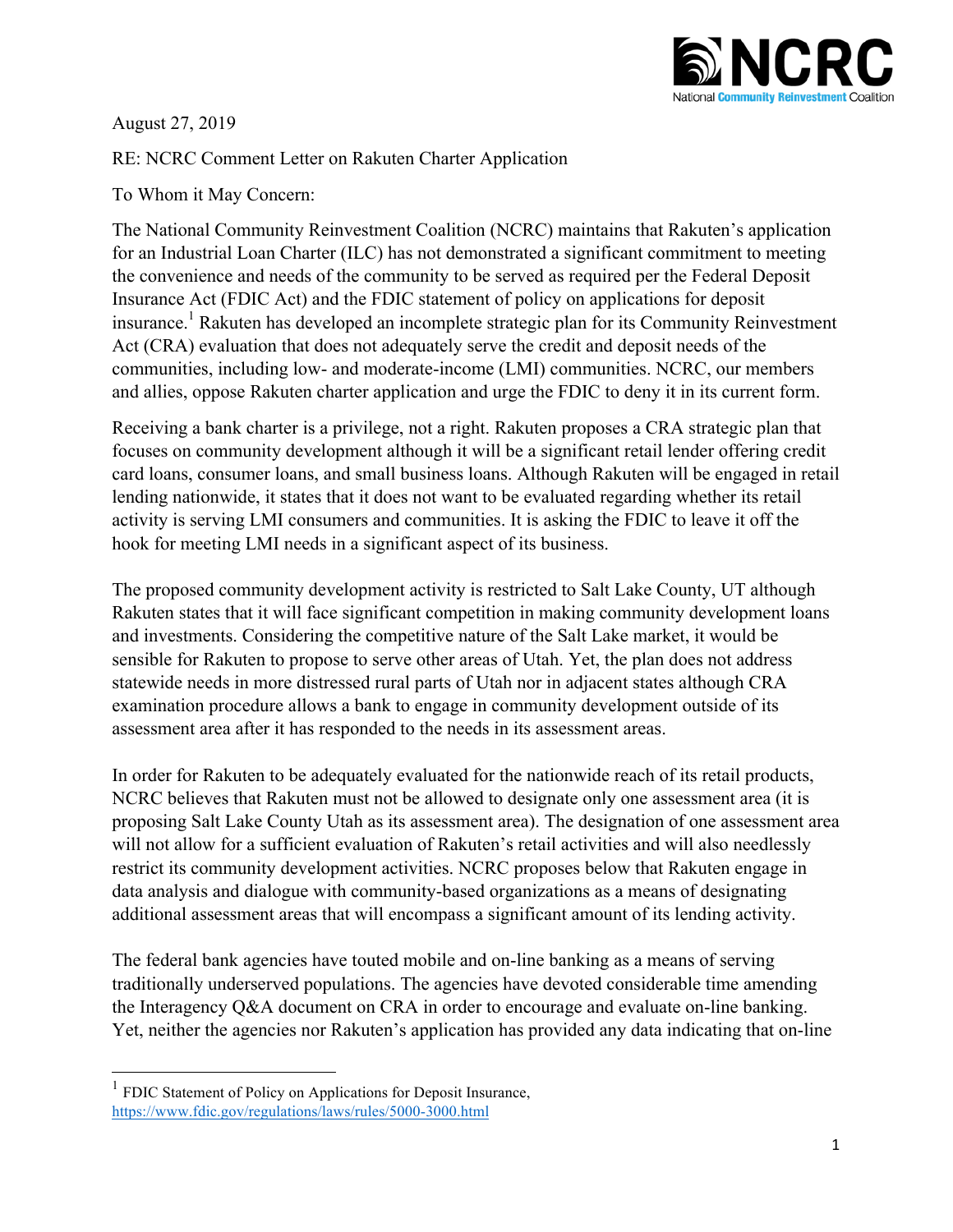

and mobile banking is effectively serving low- and moderate-income (LMI) populations. If the FDIC does not require a rigorous CRA strategic plan from Rakuten with specific goals for serving consumers and small businesses with deposit accounts, credit card loans or consumer loans, an approval of an inadequate plan will merely exacerbate the digital divide and encourage more fintechs to apply for bank charters without any ironclad plans for serving LMI communities. In addition, the community development service portion of Rakuten's strategic plan is poorly developed. It does not address how Rakuten, an internet provider of access to shopping and banking services, could provide financial education designed to help LMI people access responsible shopping and banking services.

The FDIC's statement of policy on applications for deposit insurance states that a factor for consideration of approval of a charter application is the "willingness and ability of the applicant to serve those financial needs (credit and deposit needs)."<sup>2</sup> While Rakuten acknowledges CRA obligations, its CRA strategic plan falls short of demonstrating a commitment to adhere to CRA's obligations commensurate with Rakuten's ability.

In addition, NCRC is opposed to ILC charters as problematic from a safety and soundness perspective. ILC charters can include a parent institution that is not a financial institution. Federal agencies cannot comprehensively examine the parent nor other affiliates and subsidiaries for their safety and soundness. The ability of the FDIC to monitor thoroughly the relationship between the ILC and its parent and to monitor risk the parent poses to the ILC has been questioned by the Government Accountability Office and other stakeholders. These concerns are magnified in the case of Rakuten since its application says it owns 43 companies in the United States alone.<sup>3</sup> What is the financial condition of these companies? Should any of them become imperiled financially, what demands will Rakuten's parent place on the proposed ILC to bail out the troubled companies?

During the financial crisis, two ILCs, Security Savings Bank, based in Nevada, and Advanta Bank Corp, based in Utah failed. In addition, a number of parents of ILCs, including Lehman Brothers, General Motors, Flying J Inc., Capmark Financial Group Inc., CIT Group Inc., and Residential Capital, LLC filed for bankruptcy.<sup>4</sup>

In contrast to Rakuten's CRA plan, NCRC believes the FDIC should consider the following as minimal requirements for an online lender applicant creating a rigorous CRA plan. Such a plan must be comprehensive, qualities lacking in Rakuten's proposed plan:

## **Affiliates and Subsidiaries Must be Included**

 <sup>2</sup> FDIC Statement of Policy.

 $3$  Rakuten's application, p. 2.

<sup>4</sup> Statement of Martin J. Gruenberg, Chairman, Federal Deposit Insurance Corporation on De Novo Banks and Industrial Loan Companies before the Committee on Oversight and Government Reform; U.S. House of Representatives; 2157 Rayburn House Office Building, https://www.fdic.gov/news/news/speeches/spjul1316.html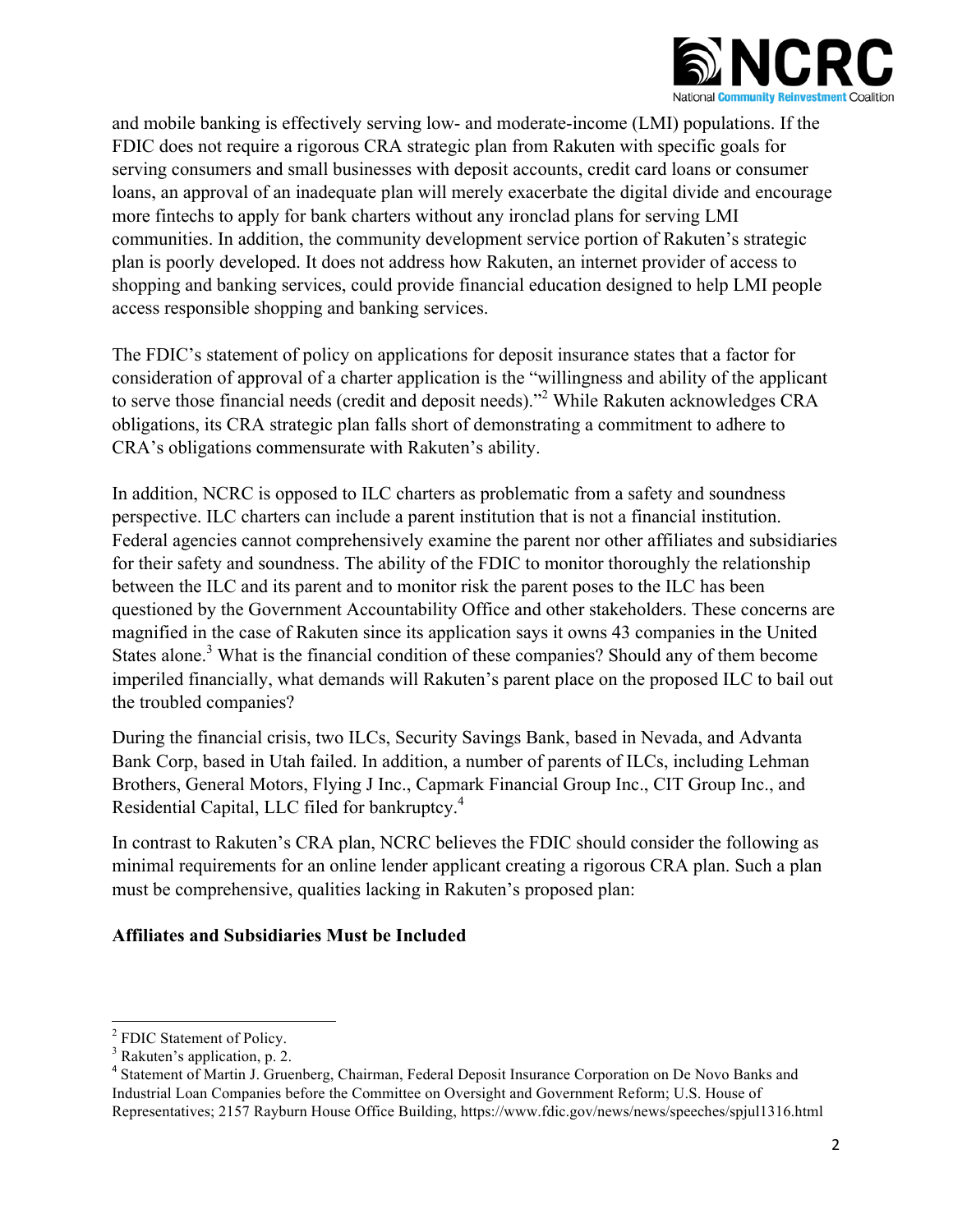

Rakuten says one affiliate located in San Mateo, California could be included in its CRA strategic plan and serve as a launching pad for community development activities in the San Mateo area. NCRC is pleased that Rakuten is considering this but maintains that all U.S.-based affiliates must be automatically included in the strategic plan. Affiliate locations should be designated assessment areas since Rakuten's employees of the affiliates could contribute to the development and execution of CRA activities. Excluding affiliates reduces the amount of resources available for CRA activities. Also, Rakuten's fair lending and consumer compliance reviews, which are conducted concurrently with CRA exams, would not consider affiliate activity nor would sanction Rakuten due to any illegal or abusive practices of the affiliates.

## **Assessment Area Cannot be Narrow but Must Include Areas Where a Substantial Amount of Business is Conducted**

Rakuten's strategic plan establishes Salt Lake County, Utah as the assessment area for Rakuten because the bank's headquarters is located in the county.<sup>5</sup> This narrow assessment area is not truly responding to credit and deposit needs where Rakuten is doing business and will thus fall short of meeting the convenience and needs requirement for a charter application.

It is a contradiction in terms for a branchless fintech to establish its assessment area where its headquarters is. In this case, Rakuten is acting as if its headquarters location is a branch and as such, the headquarters location will make loans in its contiguous community. But the headquarters is not a branch and will not be used for making loans. This sleight of hand mocks the intention of CRA to serve credit needs wherever a lender is conducting business.

Rakuten clearly states that it will be a nationwide lender in the following:

Rakuten Bank America will provide the following products and services: consumer loans, consumer credit cards, consumer deposits (NOW, savings, and time), merchant acquiring, commercial loans, and commercial savings accounts. This simple, yet profitable product suite was selected to specifically serve the users of the U.S.-based online marketplace, both consumers and merchants. These offerings will essentially complete the Rakuten U.S. ecosystem, whereby consumers and merchants are served in a common online marketplace that creates loyalty and provides real value to both sets of customers.<sup>6</sup>

The CRA regulations do not prohibit a branchless bank from establishing assessment areas beyond its headquarters. Assessment areas can include areas where substantial amounts of lending activity occur.<sup>7</sup> Again, if Rakuten's assessment area is restricted to Salt Lake City, Utah, Rakuten is not demonstrating a willingness to serve credit and deposit needs where it does business as required by the FDIC statement of policy.

 $<sup>5</sup>$  Rakuten application, p. 6.</sup>

<sup>6</sup> Rakuten application, p. 3.

<sup>&</sup>lt;sup>7</sup> See § 345.41 (c) (2), Assessment area delineation, of the FDIC CRA regulation via https://www.fdic.gov/regulations/laws/rules/2000-6500.html#fdic2000part345.41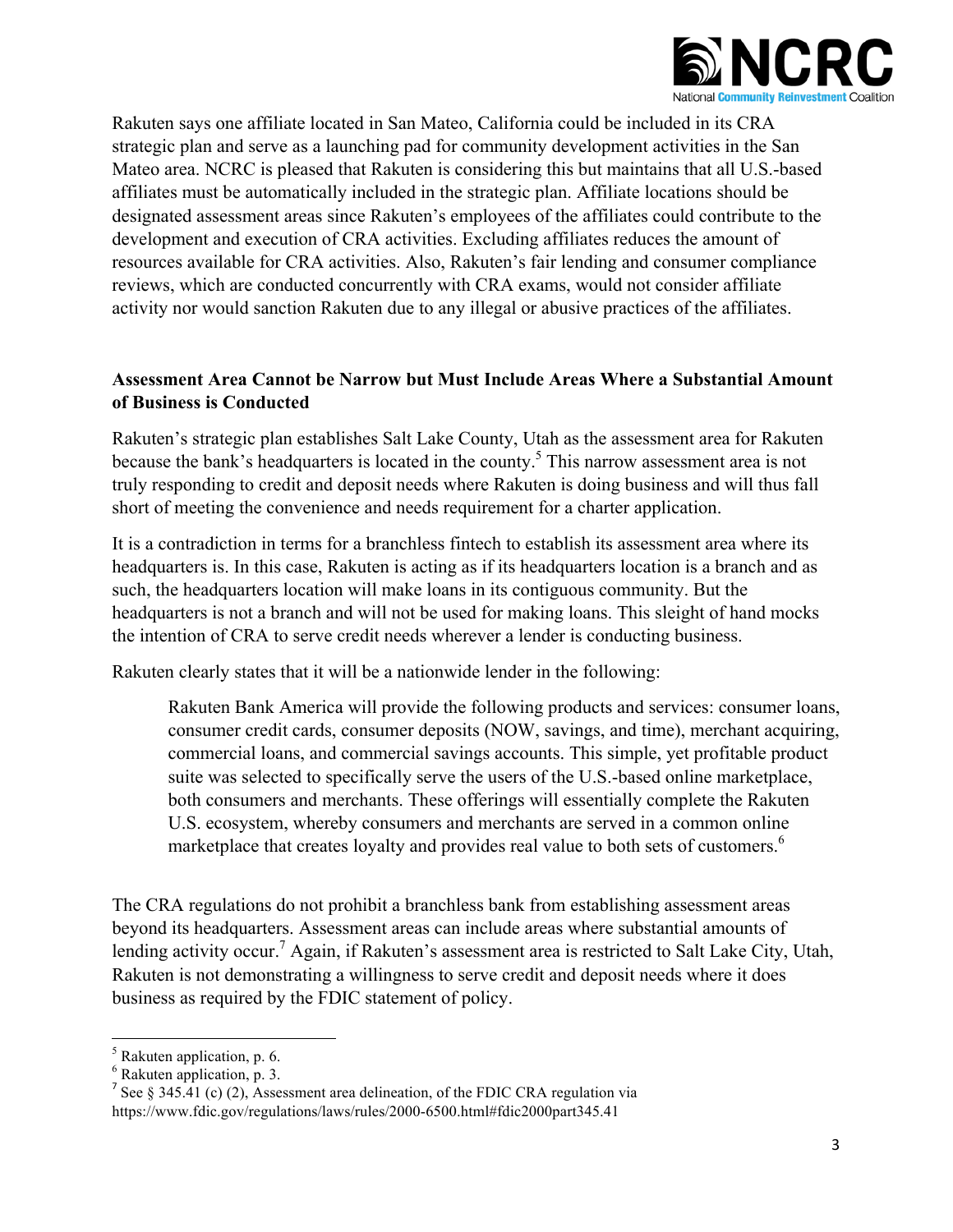

Using loan data, NCRC believes that the agencies can require non-traditional banks and fintechs to create assessment areas that capture the vast majority of their loans. An example of lending by state for Lending Club during the time period of 2012 and 2013 shows that assessment areas can be meaningfully created for an on-line lender (a two year time period is a typical time period covered by a CRA exam).<sup>8</sup> Lending Club makes data on its lending activity by state and for three digit zip codes publicly available, a practice NCRC recommends for Rakuten.

Several states have sizable numbers of Lending Club loans in this time period even before Lending Club's substantial lending increases of more recent years. During 2012 and 2013, Lending Club made more than 188,000 loans; most of these were consumer-related loans and/or refinancing and consolidation of outstanding debt (see table below). Another table below on lending by state reveals that heavily populated states including California, New York, Texas and Florida had the highest percentage of loans. Ten states each had more than 3 percent of Lending Club's loans.<sup>9</sup> On the other end of the scale, 28 states each had less than 1.5 percent of Lending Club's loans. In sum, it is quite feasible for at least the top ten or twenty states to constitute assessment areas; these states had high numbers of loans and reasonably high percentages of Lending Club's loans.

To further investigate how assessment areas would work for a non-traditional bank, NCRC tabulated loans by three digit zip code and metropolitan areas for Texas, one of Lending Club's high volume states. We found five metropolitan areas with more than 1,000 loans each and one area, North Texas that could possibly be considered a rural area. The five metropolitan areas range in size and location across the state and include Houston, Austin, Ft. Worth, Dallas, and San Antonio. El Paso is the seventh largest area by loan volume with more than 500 loans. Using Lending Club as an example, designating metropolitan areas and counties as assessment areas for non-traditional lenders is feasible and can include a diversity of areas.

Rakuten should make a commitment similar to Lending Club's of sharing the location of its consumer, small business, and credit card lending by state, metropolitan area, and county. It could also provide geographical data on its deposit taking activity. Rakuten should then confer with community-based organizations and other stakeholders in deciding which geographical areas will constitute assessment areas. Assessment areas should capture the majority of its retail activity and include a healthy mix of states, metropolitan areas, and rural counties. Since Rakuten would be a de novo bank, NCRC would be receptive to a procedure in which Rakuten adds assessment areas during each of its three years of its strategic plans so it can develop infrastructure and partnerships with community-based organizations for helping it achieve goals and targets across its assessment areas.

NCRC believes that assessment areas for fintechs must include rural areas. Populations in rural areas are less likely to be connected to the internet. While only 4 percent of people living in

<sup>&</sup>lt;sup>8</sup> See https://www.lendingclub.com/info/statistics.action for summary data tables and to download data.

<sup>&</sup>lt;sup>9</sup> These states are CA, NY, TX, FL, IL, NJ, PA, OH, GA, VA.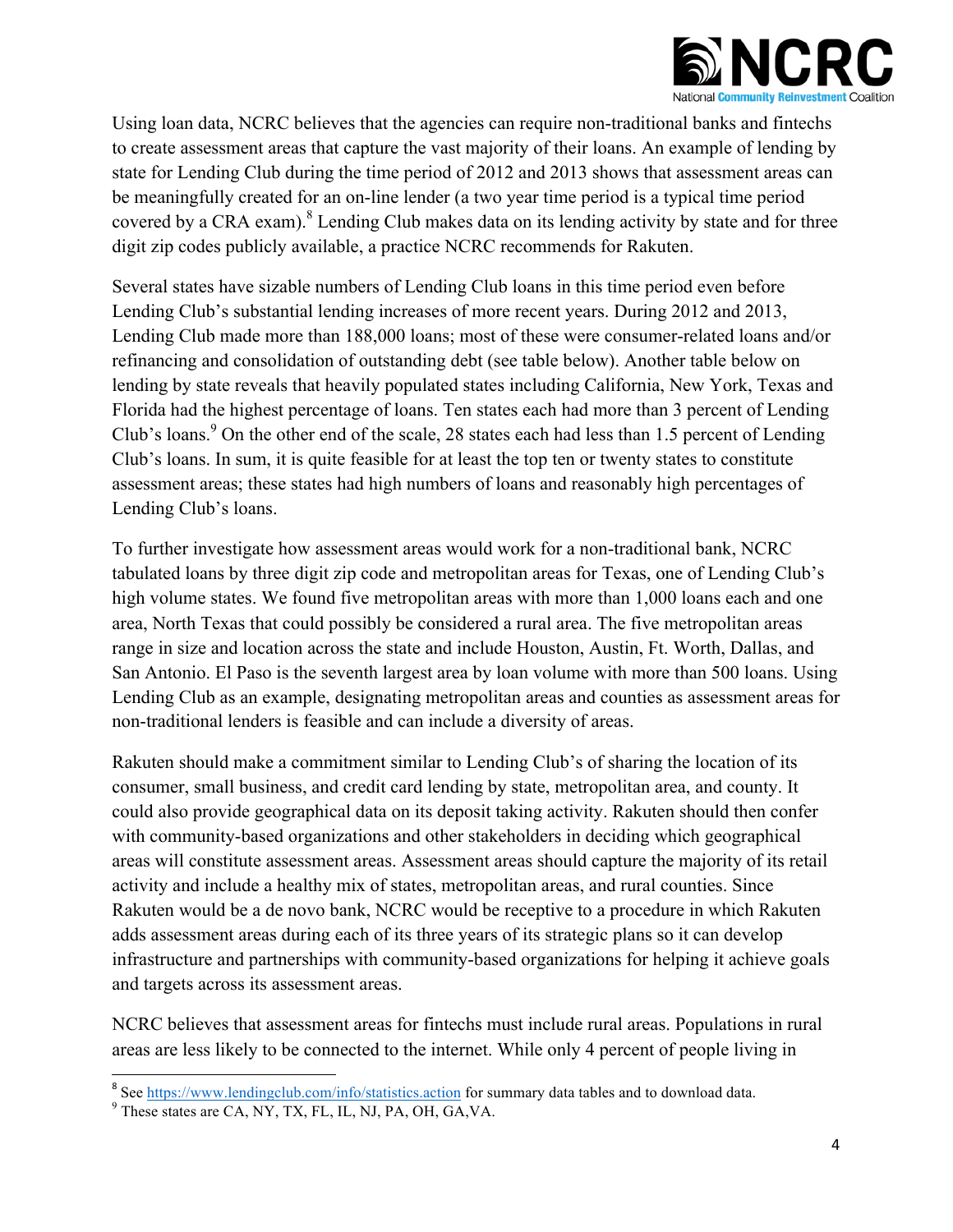

urban areas lack adequate broadband services, this issue is particularly concentrated in rural areas and tribal lands, with 39 percent and 41 percent respectively, still lacking access.<sup>10</sup> If fintechs do not make efforts to serve rural areas, the digital divide disadvantaging rural communities will only widen.

#### Lending Club Loans 2012-2013

| state | #loans | Percent |
|-------|--------|---------|
| CA    | 30,743 | 16.3%   |
| NΥ    | 16,257 | 8.6%    |
| TX    | 14,558 | 7.7%    |
| FL    | 12,848 | 6.8%    |
| IL    | 7,313  | 3.9%    |
| NJ    | 7,212  | 3.8%    |
| PA    | 6,346  | 3.4%    |
| OH    | 5,898  | 3.1%    |
| GА    | 5,874  | 3.1%    |
| VA    | 5,772  | 3.1%    |
| NC    | 5,414  | 2.9%    |
| ΜI    | 4,549  | 2.4%    |
| WA    | 4,512  | 2.4%    |
| MA    | 4,403  | 2.3%    |
| MD    | 4,287  | 2.3%    |
| AZ    | 4,272  | 2.3%    |
| CO    | 3,953  | 2.1%    |
| MN    | 3,230  | 1.7%    |
| MO    | 2,956  | 1.6%    |
| СT    | 2,906  | 1.5%    |
| NV    | 2,769  | 1.5%    |
| OR    | 2,570  | 1.4%    |
| AL    | 2,339  | 1.2%    |
| IN    | 2,302  | 1.2%    |
| WI    | 2,295  | 1.2%    |
| LA    | 2,268  | 1.2%    |
| SC    | 2,124  | 1.1%    |
| TN    | 2,046  | 1.1%    |
| KS    | 1,790  | 1.0%    |
| KY    | 1,700  | 0.9%    |
| OK    | 1,683  | 0.9%    |
| UT    | 1,482  | 0.8%    |
| AR    | 1,421  | 0.8%    |

<sup>10</sup> *2016 Broadband Progress Report*, Federal Communications Commission, Jan. 29, 2016, retrieved at https://www.fcc.gov/reports-research/reports/broadband-progress-reports/2016-broadband-progress-report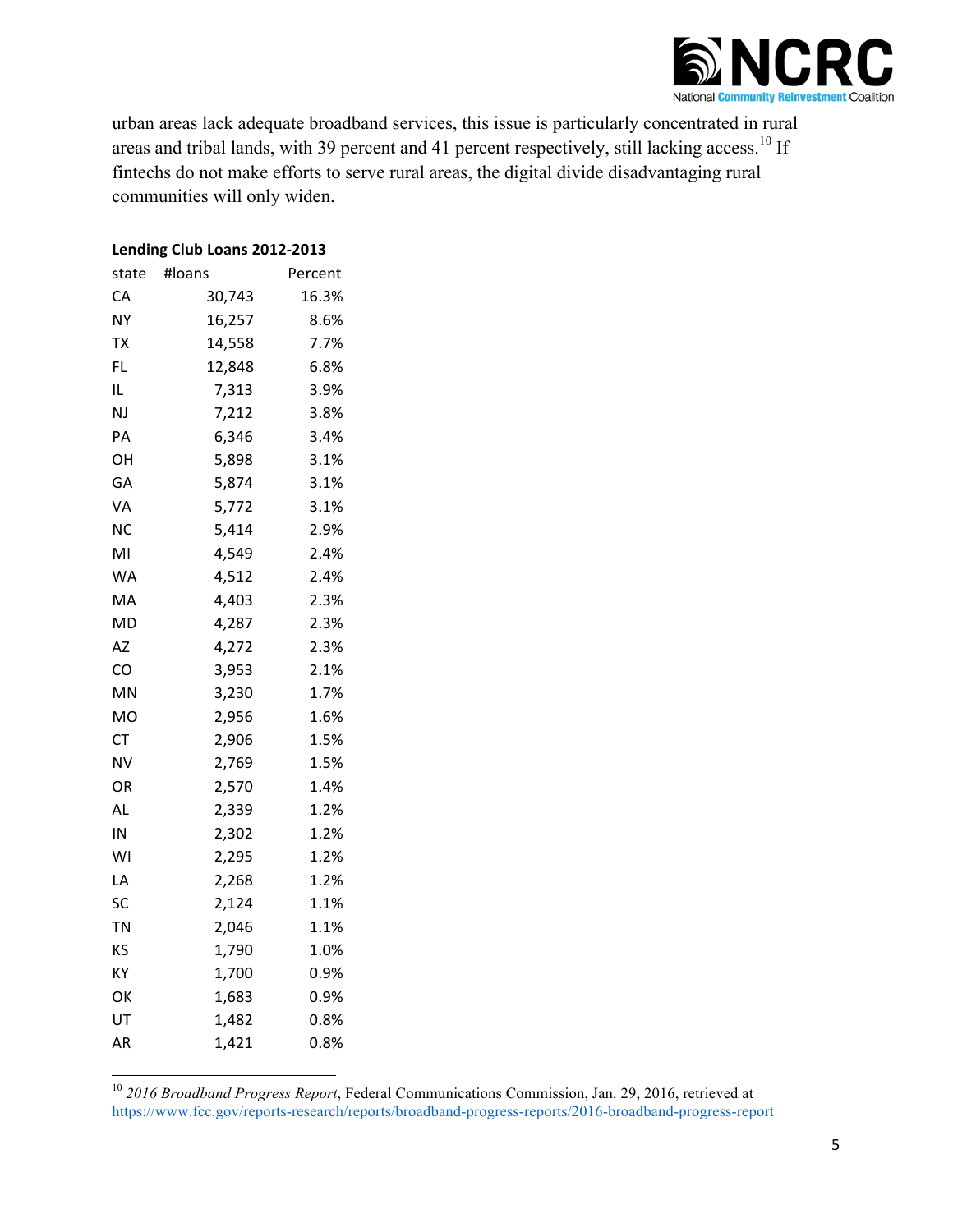

| нı | 1,110          | 0.6%    |
|----|----------------|---------|
| NΜ | 1,018          | 0.5%    |
| W٧ | 914            | 0.5%    |
| NΗ | 889            | 0.5%    |
| RI | 800            | 0.4%    |
| МT | 570            | 0.3%    |
| AК | 567            | 0.3%    |
| DC | 566            | 0.3%    |
| DE | 475            | 0.3%    |
| WY | 458            | 0.2%    |
| SD | 407            | 0.2%    |
| VT | 306            | 0.2%    |
| MS | 3              | $0.0\%$ |
| ΝE | 3              | $0.0\%$ |
| ID | $\overline{2}$ | $0.0\%$ |
| IA | 1              | 0.0%    |
|    |                |         |

Total 188,181

| <b>Purpose</b>        | # Loans | Percent |
|-----------------------|---------|---------|
| Car                   | 1,951   | 1.0%    |
| Credit Card<br>Debt   | 43,107  | 22.9%   |
| Consolidation<br>Home | 111,451 | 59.2%   |
| Improvement           | 10,297  | 5.5%    |
| Medical               | 1,519   | 0.8%    |
| <b>Small Business</b> | 2,745   | 1.5%    |
| Miscellaneous         | 17,111  | 9.1%    |
| Total                 | 188,181 |         |

| <b>Texas Zip Codes</b>        | # Loans | Percent |
|-------------------------------|---------|---------|
| 770, 72, 73, 74, 75 Houston   | 3.634   | 25.0%   |
| 750 North Texas               | 2.074   | 14.3%   |
| 760, 61, 62, 64 Ft. Worth, TX | 1.836   | 12.6%   |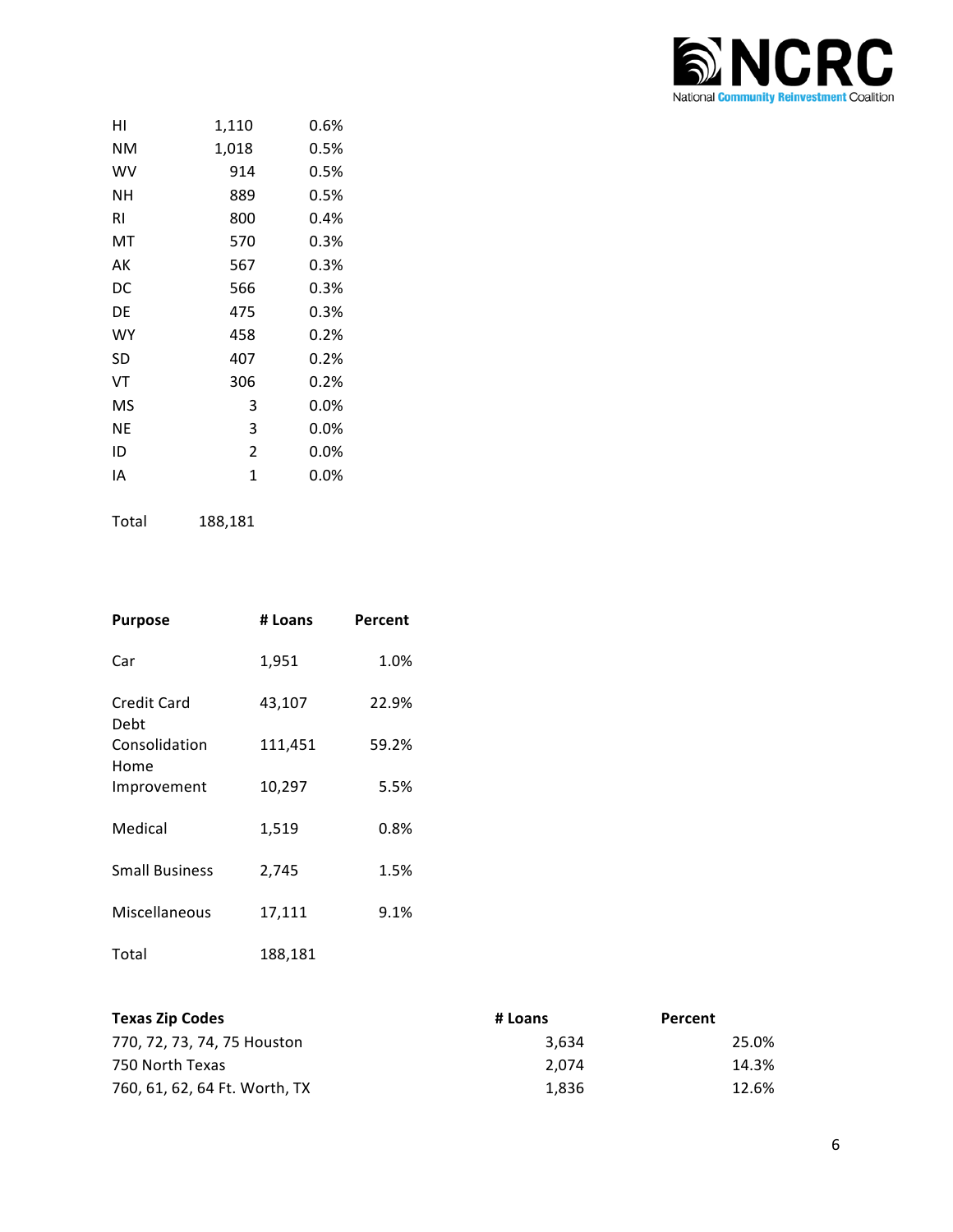

| 786, 87, 89 Austin, TX         | 1,360  | 9.3%   |
|--------------------------------|--------|--------|
| 751, 52, 53 Dallas             | 1,215  | 8.3%   |
| 780, 81, 82, 88 San Antonio TX | 1,084  | 7.4%   |
| 798, 99 El Paso, TX            | 527    | 3.6%   |
| 765, 66, 67 Waco, TX           | 455    | 3.1%   |
| 785 McAllen TX                 | 361    | 2.5%   |
| 756, 57 East Texas             | 245    | 1.7%   |
| 793, 94 Lubbock, TX            | 231    | 1.6%   |
| 790, 91 Amarillo, TX           | 225    | 1.5%   |
| 769, 97 Midland, TX            | 208    | 1.4%   |
| 754 Greenville TX              | 198    | 1.4%   |
| 783, 84 Corpus Christi         | 195    | 1.3%   |
| 768, 78 Bryan, TX              | 155    | 1.1%   |
| 776, 77 Beaumont, TX           | 121    | 0.8%   |
| 795, 96 Abilene, TX            | 99     | 0.7%   |
| 759 Lufkin, TX                 | 93     | 0.6%   |
| 763 Wichita Falls TX           | 77     | 0.5%   |
| 755 Texarkana                  | 53     | 0.4%   |
| 779 Victoria, TX               | 50     | 0.3%   |
| 758 Palestine, TX              | 42     | 0.3%   |
| 792 Childress, TX              | 14     | 0.1%   |
| Total                          | 14,552 | 100.0% |
|                                |        |        |

Three digit zip codes, some metro areas had more than one zip code, some zip codes are abbreviated see https://pe.usps.com/archive/HTML/DMMArchive20070717/print/L002.htm

# **Towards a Substantial CRA Plan that Utilizes the Talents and Expertise of the Applying Institution**

A non-bank applying for a bank charter must apply its talent and expertise in serving the LMI population. Rakuten's major line of business is operating as a shopper's network and offering consumer and credit card loans. Yet, its major commitment in its CRA plan consists of community development lending and investing in Salt Lake County. It will also engage in unspecified amount of financial education in its assessment area in the county. Rakuten is not substantially using its "ability" to meeting credit needs as required by the FDIC Statement of Policy.

NCRC believes that Rakuten's strategic plan must be re-cast. Rakuten must not be allowed to only engage in community development financing and services. The first part of the strategic plan regulation emphasizes lending and lending-related activities if appropriate considering an institution's capacity and business model as Rakuten itself acknowledges. Accordingly, the strategic plan must include the following for Rakuten's retail operations:

*Measurable Goals*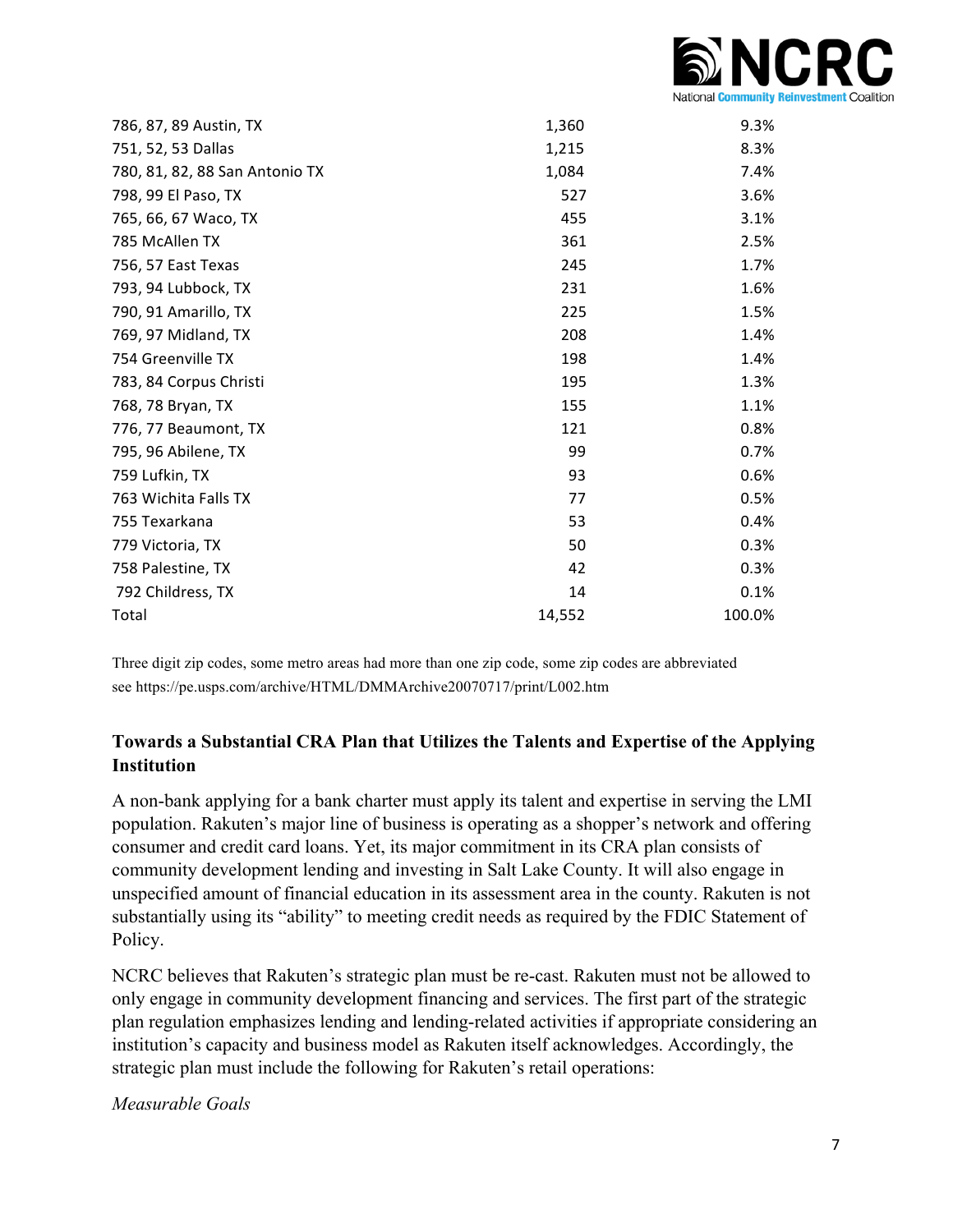

A CRA plan must have measurable goals so that the public can judge the extent of concrete benefits for the LMI community. Commitments to provide loan or bank deposit products without measurable goals can result in a lending institution declaring that a minimal number of products for LMI populations over the CRA plan time period meets the requirements of the CRA plan. Measurable goals prevent "gaming" and declaring fulfillment of CRA obligations with minimal efforts. In addition, measurable goals provide a substantive opportunity for the public to comment on the adequacy of the CRA plan.

Since Rakuten will likely have sizable retail operations, NCRC believes that goals for retail lending are needed and realistic. Celtic Bank, one of the peers Rakuten lists in its application, has a strategic plan that includes measurable goals such as percent of loans to small business in LMI tracts and to small businesses with revenues under \$1 million.<sup>11</sup>

## Consumer and Credit Card Lending

Rakuten does not provide information on the volume of its credit card or consumer installment lending but its global internet presence suggests that it is likely a high volume retail service provider. It has the resources, expertise, and capacity to develop responsible credit card and consumer loan products for LMI consumers and communities. Recently, Robinhood, a fintech brokerage company, applied to the OCC for a bank charter and committed to providing a secured credit card to LMI customers. NCRC commented that Robinhood's plans were inadequate because an expensive secured credit card was the only product it was proposing to offer LMI customers. However, Rakuten's plans are even worse because it will not commit to using its retail operations to serving LMI customers.

NCRC believes that Rakuten should develop a suite of retail products for LMI customers and communities. A secured credit card to help LMI borrowers build credit can be part of the suite but only if Rakuten provides a clear ladder for helping LMI borrowers graduate from secured credit cards and then use lower cost credit cards after they have demonstrated a good payment record. In addition, the consumer lending can include a product that helps consumers afford sudden expenses. This would address a glaring need since Federal Reserve surveys indicate that most consumers in the United States cannot afford an emergency expense of \$400 or more.<sup>12</sup> Rakuten could also help LMI customers find stores on its shoppers network such as appliance providers that offer affordable deals to replace broken items.

Rakuten should develop goals such as percent of credit card and consumer loans to LMI borrowers as part of its strategic plan. It should collect data on the number and percent of its borrowers that are LMI. The GAO recently reported that about a quarter of CRA exams include evaluations of consumer lending.<sup>13</sup> The exams include comparisons of the percent of consumer

<sup>&</sup>lt;sup>11</sup> CRA exam of Celtic Bank, https://www5.fdic.gov/CRAPES/2017/57056\_171106.PDF

 $12$  Board of Governors of the Federal Reserve System, Report on the Economic Well Being of U.S. Households in 2017, May 2018, p. 21, https://www.federalreserve.gov/publications/files/2017-report-economic-well-being-ushouseholds-201805.pdf <sup>13</sup> Government Accountability Office: Community Reinvestment Act: Options for Treasury to Consider to

Encourage Services and Small-Dollar Loans When Reviewing Framework, March 16, 2018, https://www.gao.gov/products/GAO-18-244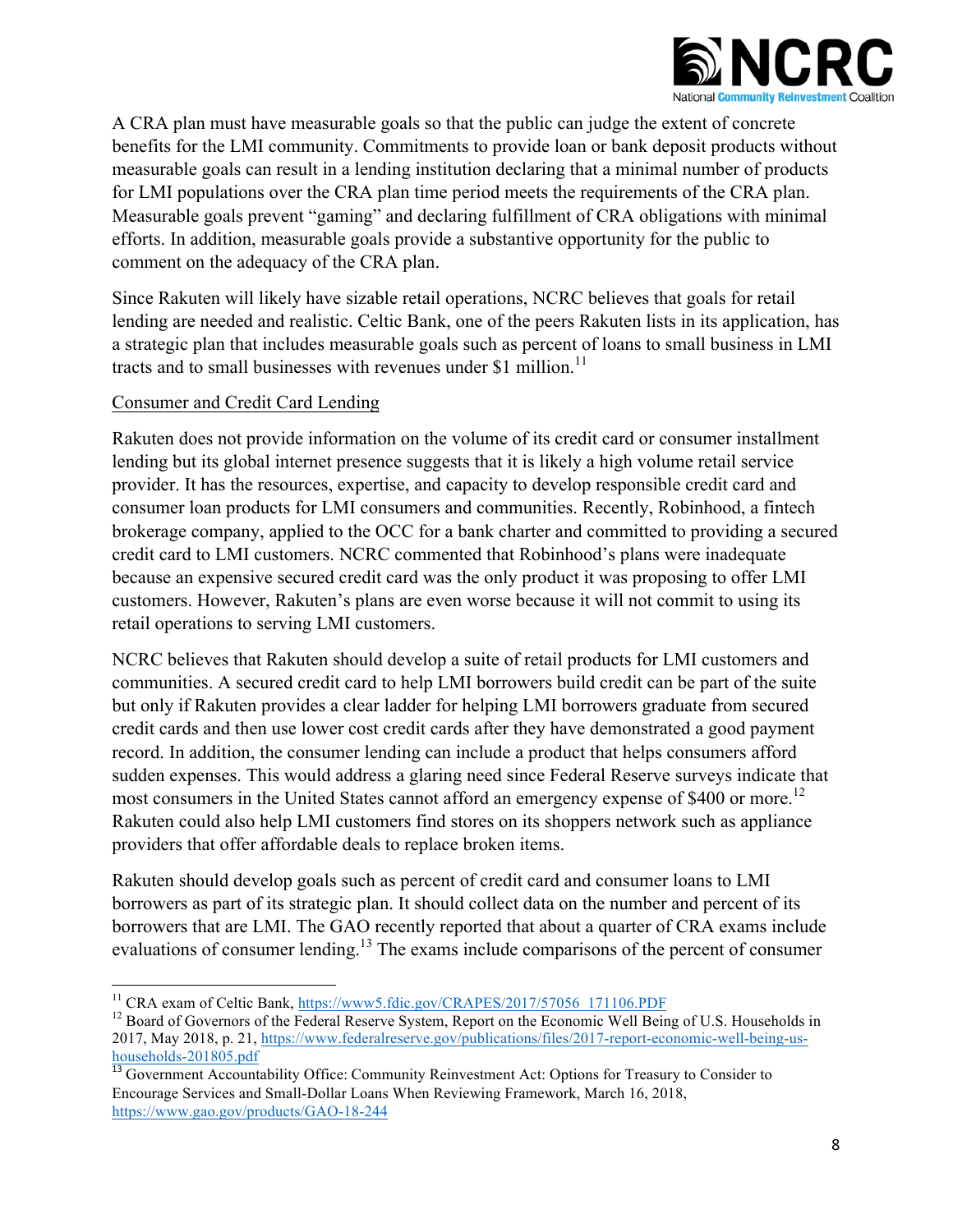

loans to the percent of assessment area populations that are LMI. Rakuten should consult with these exams to further develop their goals for credit card and consumer lending.

Rakuten touts its rewards program for consumers in the form of discounts and cash back in return for purchasing consumer items via its website.<sup>14</sup> If Rakuten wants to make a concerted effort to serve LMI customers, it could tailor some of its discount offerings to this population. Perhaps it could offer larger discounts for basic necessities such as appliances or perhaps it could develop a progressive discount structure that offers larger discounts for LMI consumers. A discount system structured in this manner could attract LMI customers. Rakuten could then ask them if they would be interested in any of Rakuten credit or deposit products.

Rakuten says that most of its customers are not in its assessment area or are LMI, so that's why it will not develop a retail portion of its strategic plan.<sup>15</sup> This seems to be just too convenient and an excuse to evade CRA responsibilities. Above, NCRC offers sensible suggestions for developing additional assessment areas and serving LMI customers.

## Small Business Lending

Rakuten mentions it offers commercial loans, savings accounts, and merchant lines of credit but then later in its application states that it has limited retail operations.<sup>16</sup> NCRC wonders whether Rakuten, as a global service providers, "protests" too much regarding the limited nature of its retail operations. Presumably, Rakuten has established several business relationships with a number of merchants of all sizes. It would follow logically that this is how it generates its commercial banking business. How many of these merchants are small businesses and how many of them are located in LMI census tracts? A strategic plan that fails to discuss how an aspect of its retail operations could be tailored to help underserved businesses must not be approved.

If the retail operations are limited, the public has a right to review verifiable data regarding low volume lending and offer its opinions as to whether programs could still nevertheless be developed to help the smallest businesses in Rakuten's network obtain access to credit and capital. On the other hand, if the commercial lending and savings operations are at higher volumes, goals in terms of the number and percent of loans to small businesses and in LMI tracts are feasible and should be developed.

## Deposit Accounts and Service Delivery

For its mobile banking, Rakuten should adopt benchmarks based on specific guidance on how CRA examiners evaluate alternative delivery systems in the Interagency Questions and Answers

<sup>&</sup>lt;sup>14</sup> Rakuten application, p. 13.<br><sup>15</sup> Rakuten application, p. 60.

<sup>&</sup>lt;sup>16</sup> Rakuten application, p. 3 and 60 for discussion of its commercial products, and p. 41; its strategic plan states it has limited retail operations.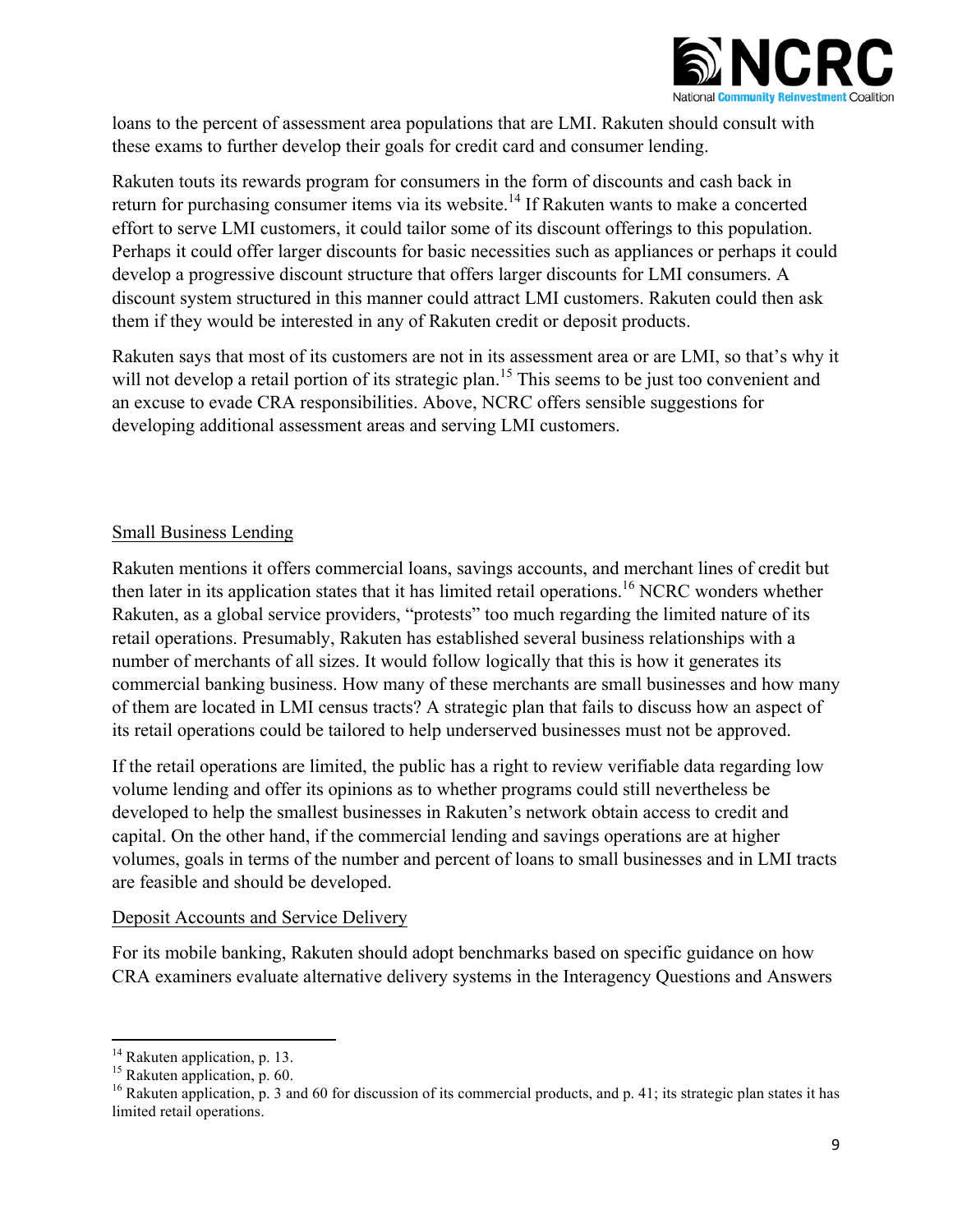

Regarding CRA (Interagency Q&A).<sup>17</sup> The Interagency Q&A advises that CRA examiners will scrutinize whether a financial institution's alternative delivery systems are effectively delivering services to LMI populations by considering a variety of factors including: ease of access; cost to consumers; range of services delivered; ease of use; rate of adoption and use; and reliability of the system.<sup>18</sup> Rakuten should establish specific performance measures and goals for the LMI community for each of these factors. Factors like the rate of adoption and use and the reliability of the system should have separate metrics and goals specifically set for rural as well as urban areas, and for under banked populations. The federal bank agencies have an opportunity to use its recent Q&A guidance and insist that Rakuten's CRA plan incorporate these metrics so that the public can discern whether Rakuten's charter application would specifically meet the convenience and needs of LMI communities.

## Financial Education

NCRC finds the community development service portion of the strategic plan to be sorely wanting and not responsive to community needs. It only offers vague indications of what activities Rakuten will provide where. The application states, "The Bank's CEO and other officers have taught financial literacy classes in schools and other programs in the past and will actively seek out ways to provide such services in the AA through the schools, and nonprofit programs."<sup>19</sup> "Once the Bank has adequately addressed the needs within its AA, community development service hours outside the AA will be considered."<sup>20</sup> It is hard for the public to judge the quality of the planned community development services when the public does not have either basic or detailed descriptions of what they are. Moreover, the public does not know if they will be targeted to particularly underserved places or people.

An internet-based bank that specializes in on-line provision of financial products should tailor a community development service program that focuses on increasing access to responsible mobile bank products and services. Instead, Rakuten's draft strategic plan merely lists the number of community development service hours that will be performed annually during each of the three years. Each employee will commit up to six hours. In year one, a goal of 300 hours implies that Rakuten's bank will have 50 U.S.-based employees. By year three, the goal of 400 hours implies that the number of employees will grow to about  $66<sup>21</sup>$ . The goals in terms of hours does not indicate any comprehensive or strategic approach to delivering financial education in terms of helping the un- or under-banked access mobile banking. Instead, the goals in terms of hours suggests an ad hoc and helter-skelter approach in which each employee will engage in activities, some of which will only be vaguely associated with the regulatory definition of community development.

<sup>&</sup>lt;sup>17</sup> Community Reinvestment Act; Interagency Questions and Answers Regarding Community Reinvestment Act Guidance, OCC, Board of Governors of the Federal Reserve System, FDIC, Fed. Reg. 81, 142 at 48506, https://www.gpo.gov/fdsys/pkg/FR-2016-07-25/pdf/2016-16693.pdf<br>
<sup>18</sup> Interagency Q&A at 48542.<br>
<sup>19</sup> Rakuten application, p. 66.<br>
<sup>20</sup> Rakuten application, p. 69.<br>
<sup>21</sup> Rakuten application, p. 69.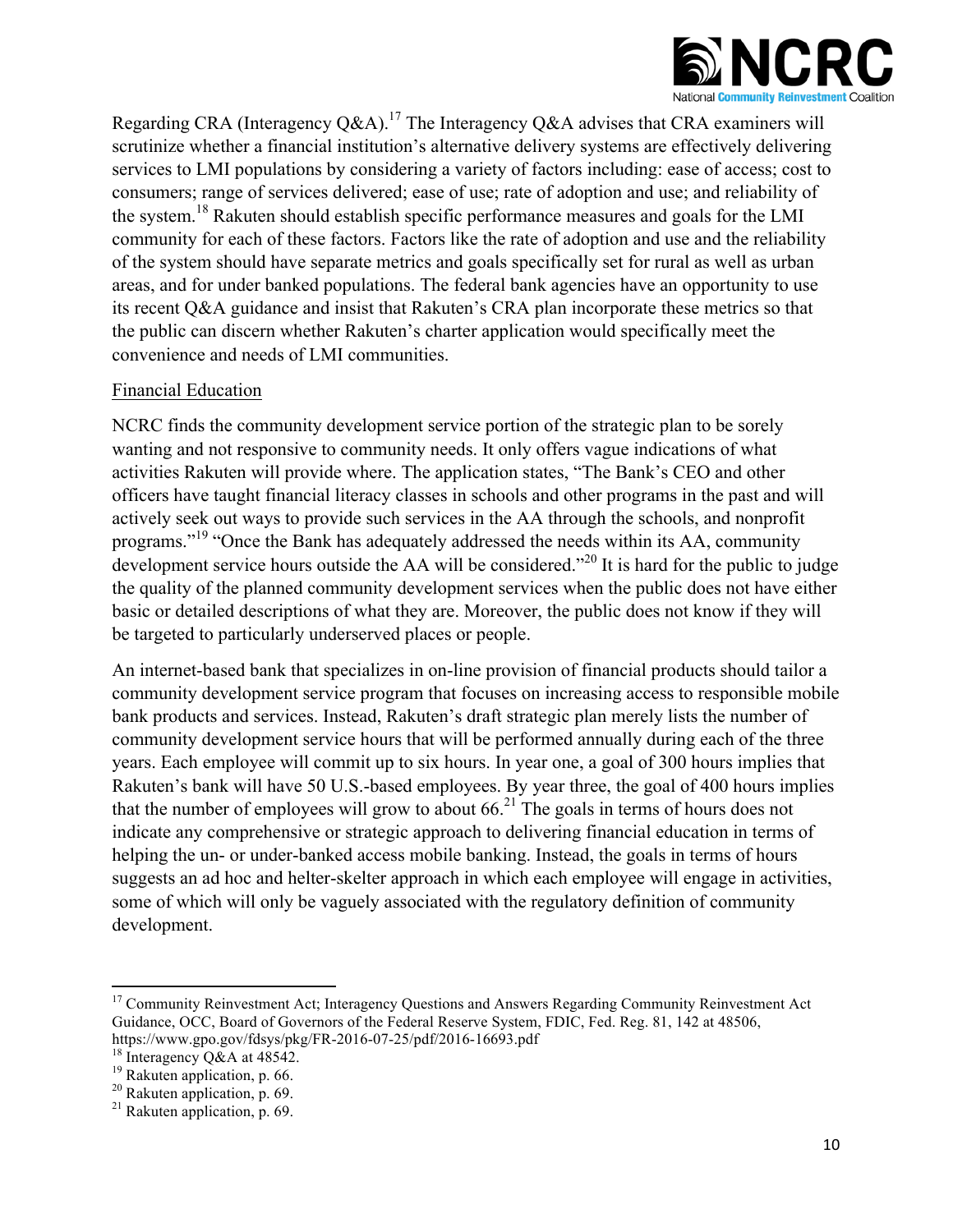

NCRC expects a well-thought out plan of how Rakuten will be delivering financial education across its business footprint in additional assessment areas in urban and rural areas (chosen in a manner suggested above) and not just in Salt Lake County, Utah. Rakuten could use the FDIC's study of the under- and un-banked (which it cities in its application) for identifying areas in its footprint that would be targeted for community development services because they have high percentages of these populations. The plan would either identify nonprofit or public sector partners for financial education activities. The strategic plan identifies schools as a possibility, which would be a valuable partner. The partners could offer Rakuten webinars and/or deliver the financial education in person, using both their own and Rakuten staff. NCRC would rather have fewer Rakuten staff devoting a greater percentage of time to a well thought out plan than all staff pursuing ad hoc activities, which will likely not have significant impact.

In addition to hours of financial education counseling, NCRC wants to see outcome measurements. How many classes will the hours commitments produce? How many LMI clients will be served? How many of the clients will have improvements in their accounting, credit scores, ability to secure loans, and other objective measures of achievement. How many accounts were opened? How much did participants save? How much did participants pay down debts? It is not enough to simply list staffing hours. There must be a commitment to a thoughtful program of financial education and coaching that produces measurable improvements for the clients. Either Rakuten can develop these outcomes measurements based on its own experience delivering counseling or based on the experience of its nonprofit partners.

## Community Development Lending and Investments Priorities for Salt Lake County

Rakuten describes community and credit needs for Salt Lake County in detail over several pages of its strategic plan but then offers vague plans for addressing them. Rakuten also seeks to establish low expectations of its community development activities in the Salt Lake City area, citing vigorous competition from the 42 banks located there for community development.<sup>22</sup>

Over a number of pages, Rakuten describes an affordable housing shortage and vigorous job growth but also wages that have not kept up with housing costs. Prices are high for prospective homeowners while renters, particularly lower income renters, also confront high housing costs.<sup>23</sup> From Rakuten's analysis, it seems for lower income people, there is a mismatch in terms of jobs with livable wages and the jobs they hold. Rakuten further mentions expansion of the airport, which would offer the prospect of a number of new jobs.<sup>24</sup> Rakuten also mentions that about 18% of the population of Salt Lake County are Hispanic.<sup>25</sup> Finally, Rakuten mentions an interagency forum in 2015 in which affordable housing, job training, and small business financing where identified as pressing needs. $^{26}$ 

 $^{22}$  Rakuten application, p. 55 and page 61.

<sup>&</sup>lt;sup>23</sup> Rakuten application, p. 45 for high price of homes, page 46 for high rental costs and low vacancies.<br><sup>24</sup> Rakuten application, p. 49<br><sup>25</sup> Rakuten application, p. 50<br><sup>26</sup> Rakuten application, p. 53.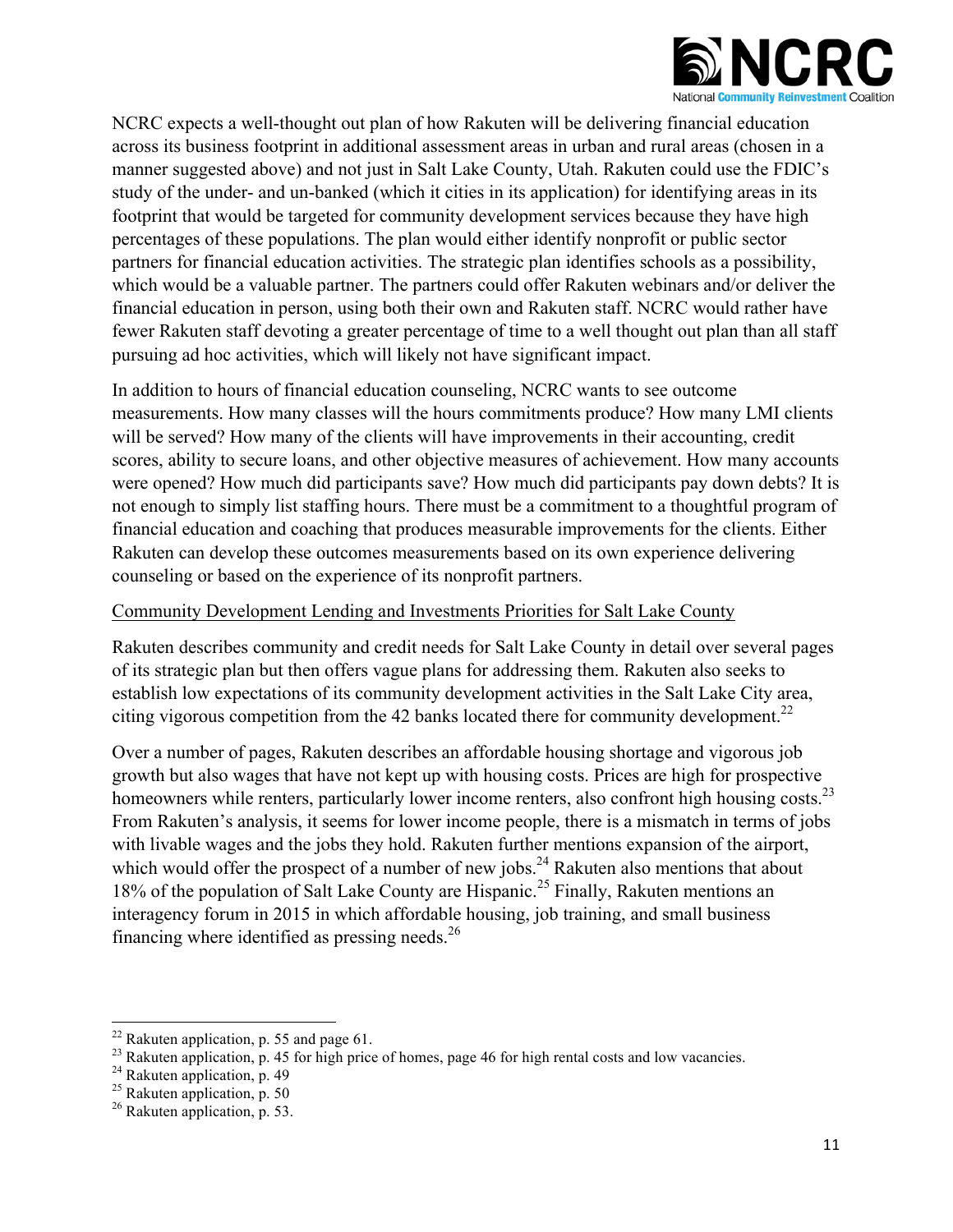

The application describes innovative housing and small business programs. For example, it mentions a venture capital program for small businesses operated by the University of Utah.<sup>27</sup> It also mentions the needs of Native American populations.

Despite the description of all these needs and programs to address them, Rakuten seems to then offer modest responses, noting the competition of established banks for community development financing. For example, for affordable housing, Rakuten mentions it will purchase Ginnie Mae Securities.<sup>28</sup> This a secondary market activity that is generally considered only modestly responsive to needs and not particularly innovative by CRA examiners. Although Salt Lake County has a high number of banks, it would seem that the housing developers listed in the application would still have needs such as lines of credit or public sector programs such as low downpayment programs would need additional sources of financing. Moreover, Rakuten should explore job development and small business creation activities associated with the airport expansion and with institutions such as the University of Utah. Finally, how are the needs of the sizable Hispanic population being met in terms of job creation, housing, and financial education?

Rakuten mentions lines of credit and Low Income Housing Tax Credits in terms of affordable housing finance. It is not clear whether this housing finance will be only for the homeless population or will also include other underserved populations?29 It also mentions partnering with Community Development Financial Institutions (CDFIs) to meet small business financing needs.<sup>30</sup> However, this seems like a laundry list instead of a well-developed plan with dollar allocations for each activity as well as identified partners.

Lastly, as an internet-based company, Rakuten should offer its expertise in financing and expanding broadband to undersevered and distressed areas. Recent changes to the interagency  $O&A$  document encourage banks to invest in broadband.<sup>31</sup> An internet-based company has a special obligation to help bridge the digital divide.

## Level of Community Development Lending and Investment

Rakuten's proposed level of community development lending and investment is modest compared to the peers it lists in its application. Rakuten suggests a level of new community development (CD) financing of .5% of assets for a Satisfactory rating and .65% of assets for an Outstanding rating. NCRC analyzed the levels of comparable CD financing for four of its peers listed in its application (Enerbank, Medallion, Celtic Bank, and Pitney Bowes Bank). The average CD financing per assets for these banks over their strategic plan time period was .64% of assets. Two of the banks with above average performance had ratios of .89% and 1.14%.

An Outstanding goal of .65% places Rakuten at around average performance compared to its peers. Given the size of Rakuten's parent and that a one or more of its affiliates might be

<sup>&</sup>lt;u> 1989 - Jan Stein Stein, fransk politiker (d. 1989)</u>

<sup>&</sup>lt;sup>27</sup> Rakuten application, p. 57.<br><sup>28</sup> Rakuten application, p. 58.<br><sup>29</sup> Rakuten application, p. 59.<br><sup>30</sup> Rakuten application, p. 59.<br><sup>31</sup> Closing the Digital: A Framework for Meeting CRA Obligations, Federal Reserve Bank o retrieved at https://www.dallasfed.org/assets/documents/cd/pubs/digitaldivide.pdf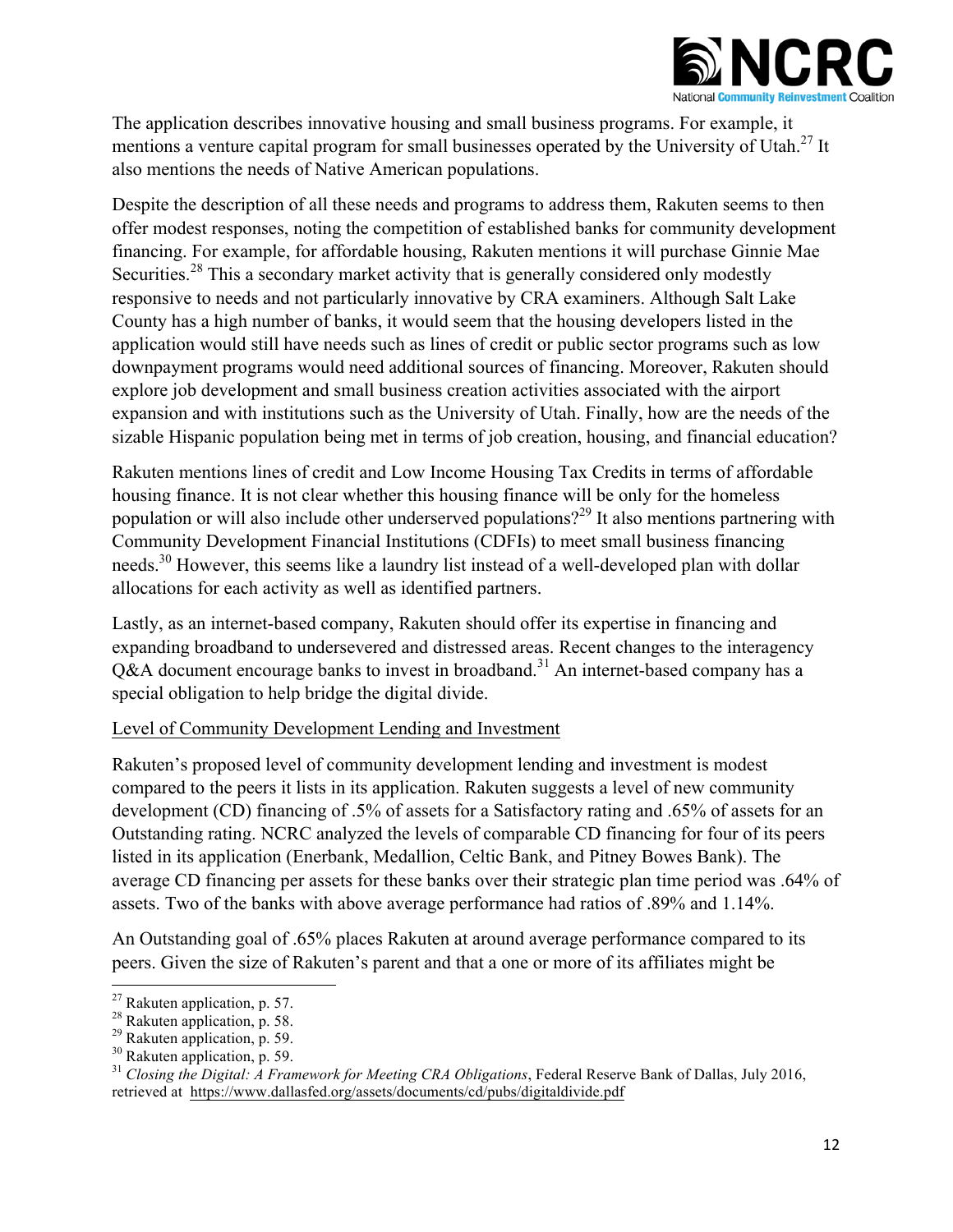

involved in its CRA activities, NCRC believes that .5% to .65% goals are too modest. We would suggest .65% for Satisfactory and .80 for Outstanding. It is hard to determine whether the bank should stretch even further because the strategic plan does not indicate an estimated asset level. If the bank is estimated to have more than \$1 billion in assets, it should aim for at least .89% since this is the ratio achieved by one of its peers that has about \$1 billion in assets.

## Community Development Outside of its Assessment Area

Rakuten's commitment to serving its business footprint is lacking as discussed above. It should not have merely one assessment area since it will be conducting business across the country. If it had proposed additional assessment areas, it would solve the problem of competing against many other industrial loan banks for community development finacing as it complains about in its application.

It states that "To the extent the Bank cannot reach its CRA program goals within the AA, once the Bank has done all it can to support the programs described above, it will search for similar opportunities to make community development loans and investments in areas adjacent to the AA and in other communities where the Bank or its affiliates have a presence and knowledge of the needs in those areas."<sup>32</sup> Instead of this vague statement, NCRC expects that the bank will identify additional assessment areas where it conducts significant business activity and where it has affiliates. The application only mentions possibly serving the area of San Mateo, CA where one of its affiliates is located. In addition, the application is not thoughtful about underserved areas elsewhere in Utah although it mentions underserved Native American areas but then does not indicate any concrete plans to serve this area.

# **Responsible Lending**

A charter application for an industrial bank submitted by an on-line lender must have rigorous responsible lending protections. Serious concerns have arisen due to possible fair lending disparities caused by unorthodox underwriting using algorithms employed by many fintechs. Also, Rakuten will engage in commercial and small business finance but has not indicated whether it will adhere to the Small Business Borrower's Bill of Rights, a check-list of compliance including transparent disclosures of loan terms and conditions that have been endorsed by many lenders.<sup>33</sup>

A federal regulatory agency simply cannot approve an application for a bank charter that lacks a comprehensive section about compliance with fair lending and consumer protection law.

# **Execution of Plan and Rakuten's CRA committee**

NCRC appreciates that "Periodically, representatives of non-profit entities and government agencies serving LMI individuals will be invited to attend" meetings of Rakuten's bank CRA committee.<sup>34</sup> However, NCRC suggests that Rakuten institute a more regular and formal process

 

<sup>&</sup>lt;sup>32</sup> Rakuten application, p. 66.<br><sup>33</sup> http://www.responsiblebusinesslending.org/<br><sup>34</sup> Rakuten application, p. 41.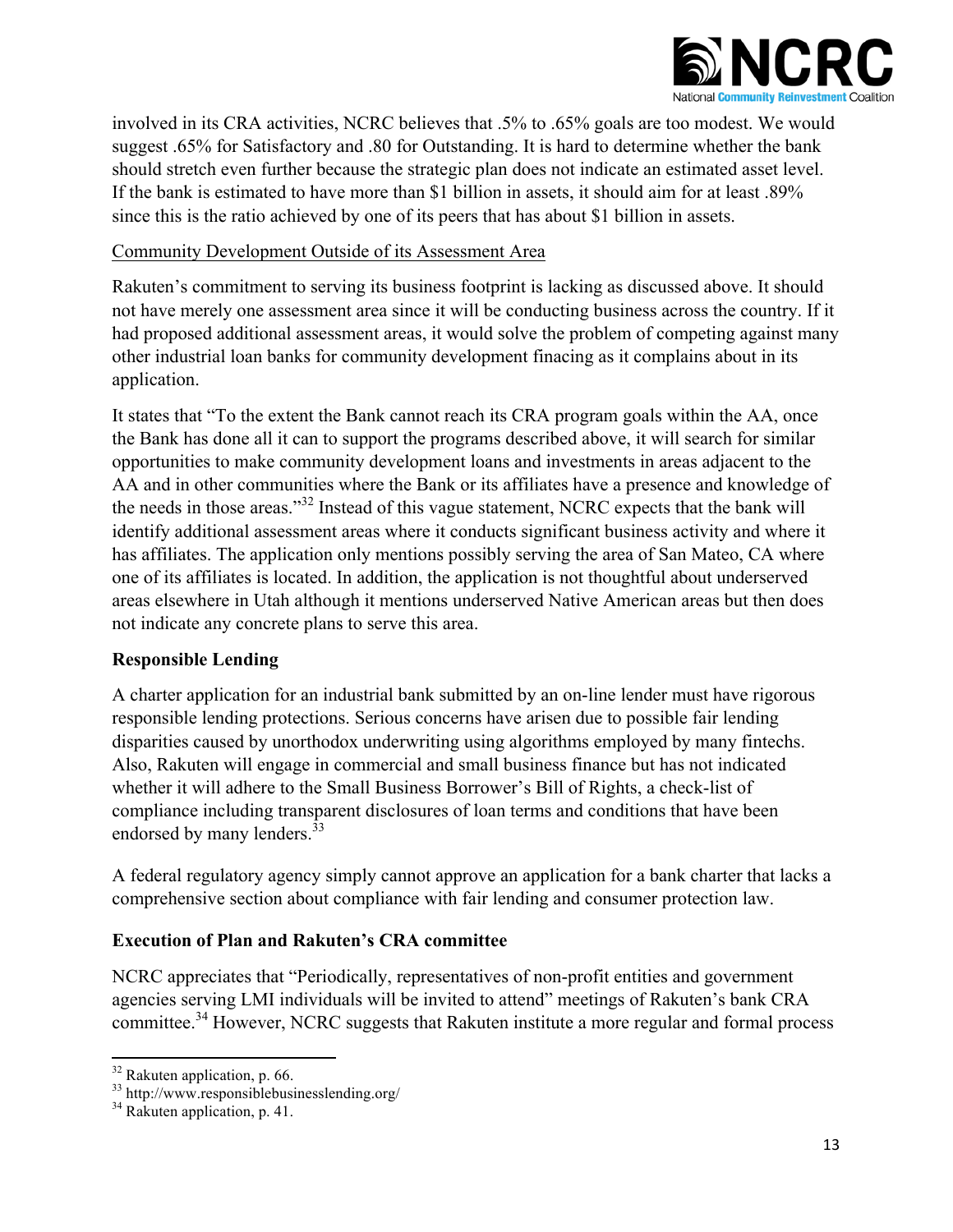

for receiving and considering community input. In particular, NCRC has negotiated community benefit agreements with banks that establish community advisory committees that meet with bank representatives on a regular basis throughout the year. In a regular as opposed to ad hoc engagement, issues associated with a bank's ability to meet community needs are addressed in a more consistent and systematic basis.

### **Conclusion**

Rakuten's charter application cannot be approved by the FDIC. The current CRA plan does not illustrate a willingness to meet credit and deposit needs in all areas in which Rakuten does business and makes loans as required by the convenience and needs factor for charter approval. In addition to a lack of a robust CRA plan, Rakuten does not offer an explicit and ironclad commitment to responsible and fair lending in its charter application. We ask the FDIC to reject this application and implement a high standard for any non-bank seeking the privilege of a bank charter.

Thank you for the opportunity to comment on this important matter. This letter represents the perspective of NCRC and the undersigned organizations. If you have any questions, you can reach me or Josh Silver, Senior Advisor, on 202-628-8866.

Sincerely,

Jun Van Pl

Jesse Van Tol CEO

## **Undersigned Organizations**

*Alabama*

Alabama Association of Community Development Corporation Alabama Small Business Development Initiative Birmingham Business Resource Center Birmingham City Wide Building Alabama Reinvestment Commune Action Association of Alabama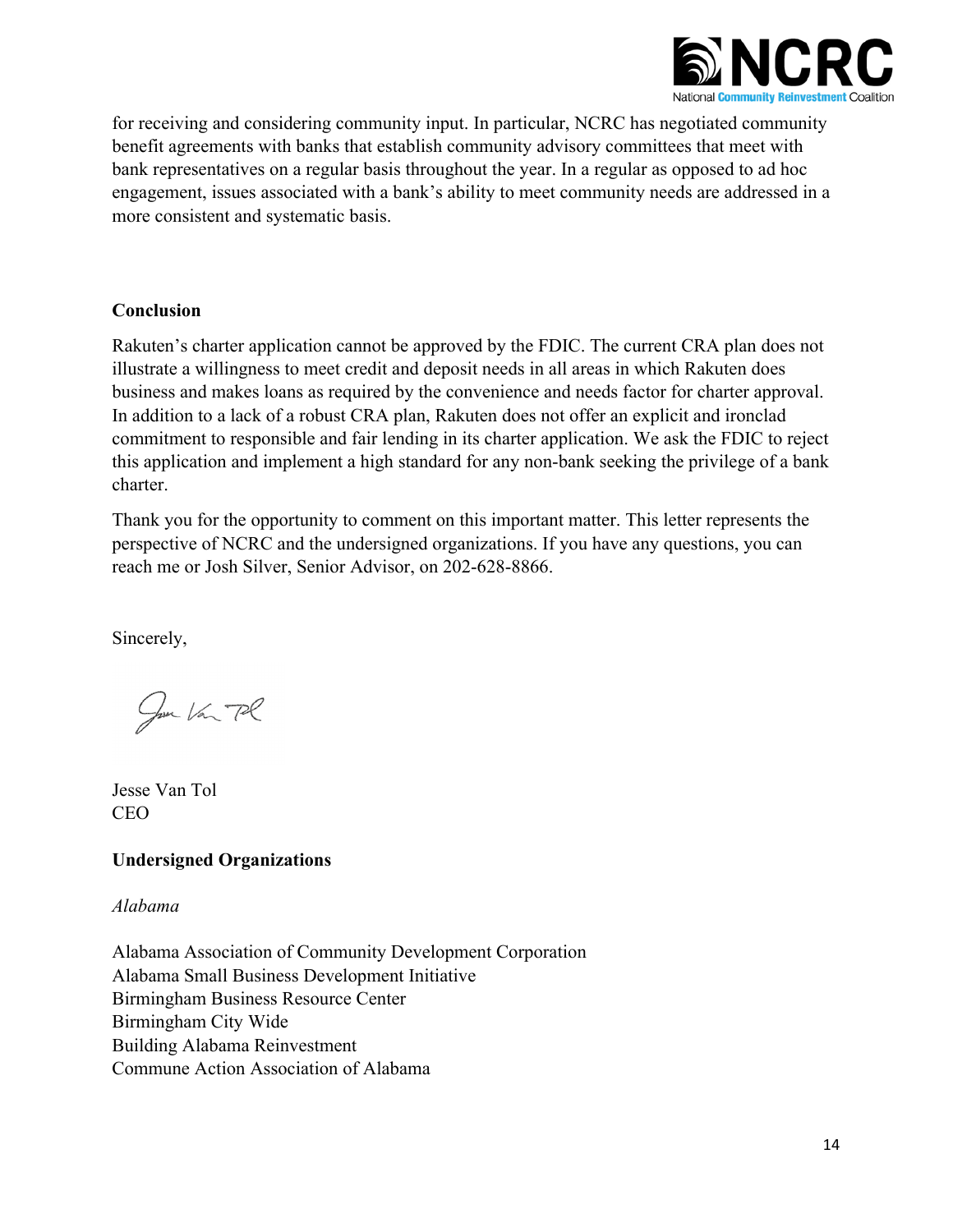

## *California*

Bankers Small Business CDC of California cashcommunitydevelopment.org CDC Small Business Finance Fair Housing Council of the San Fernando Valley

### *Delaware*

Delaware Community Reinvestment Action Council, Inc. Edgemoor Revitalization Cooperative, Inc.

### *District of Columbia*

Africa Diaspora Directorate SONS AND DAUGHTERS OF AFRICA (SADA) (Africanization Society)

*Florida*

Affordable Homeownership Foundation, Inc.

#### *Georgia*

Georgia Advancing Communities Together, Inc.

#### *Illinois*

Universal Housing Solutions CDC Woodstock Institute

#### *Indiana*

Continuum of Care Network NWI, Inc.

*Maryland*

Maryland Consumer Rights Coalition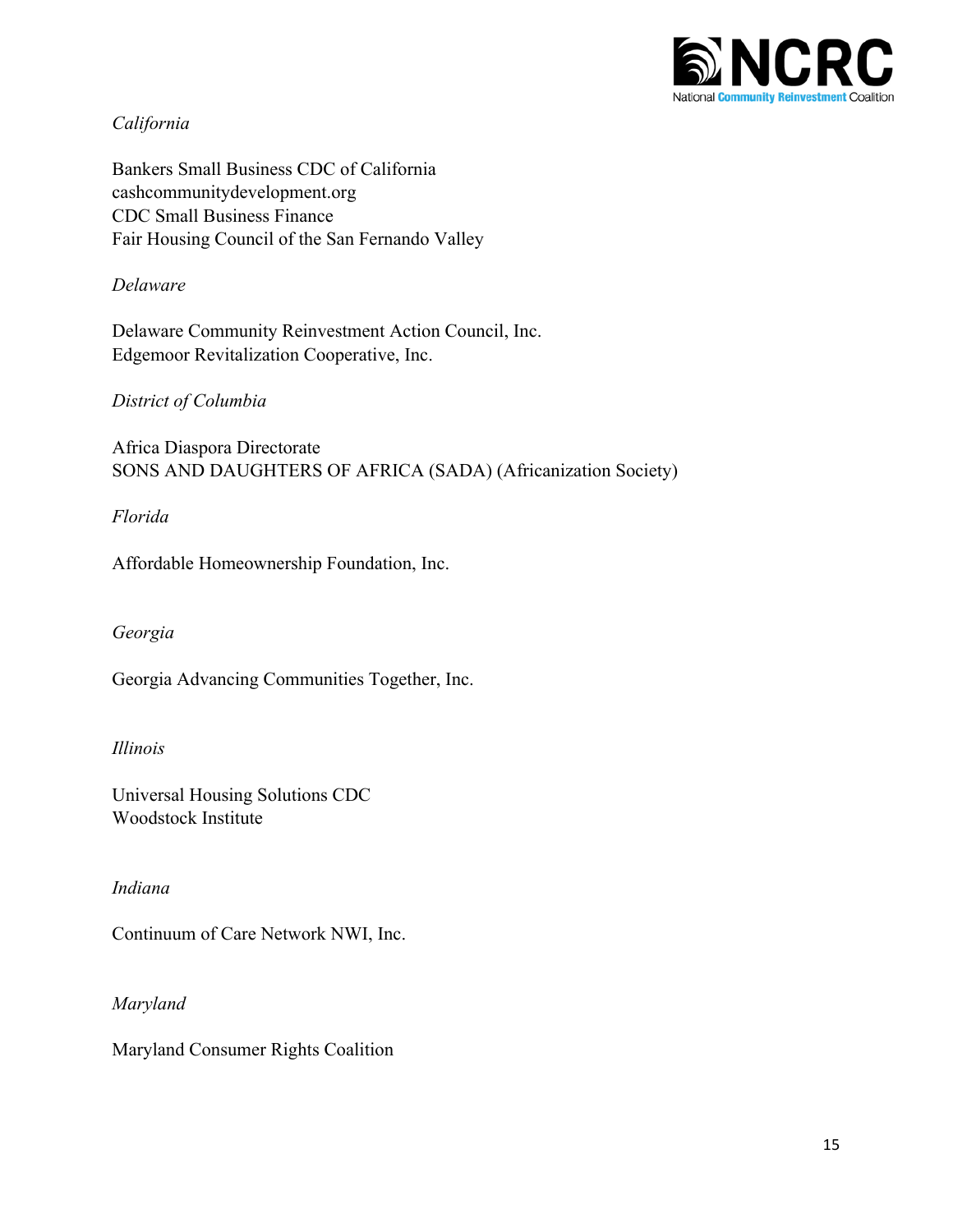

### *Massachusetts*

Community Service Network Inc.

### *Minnesota*

Jewish Community Action

### *Missouri*

Justine PETERSEN Housing & Reinvestment Corp

*New York*

Fair Finance Watch

PathStone Enterprise Center

*North Carolina*

Reinvestment Partners S J Adams Consulting The Durham Committee on the Affairs of Black People

#### *Ohio*

Friends of the African Union Chamber of Commerce Hamilton County Community Reinvestment Group Miami Valley Fair Housing Center, Inc.

*Texas*

Harlingen CDC

*Wisconsin*